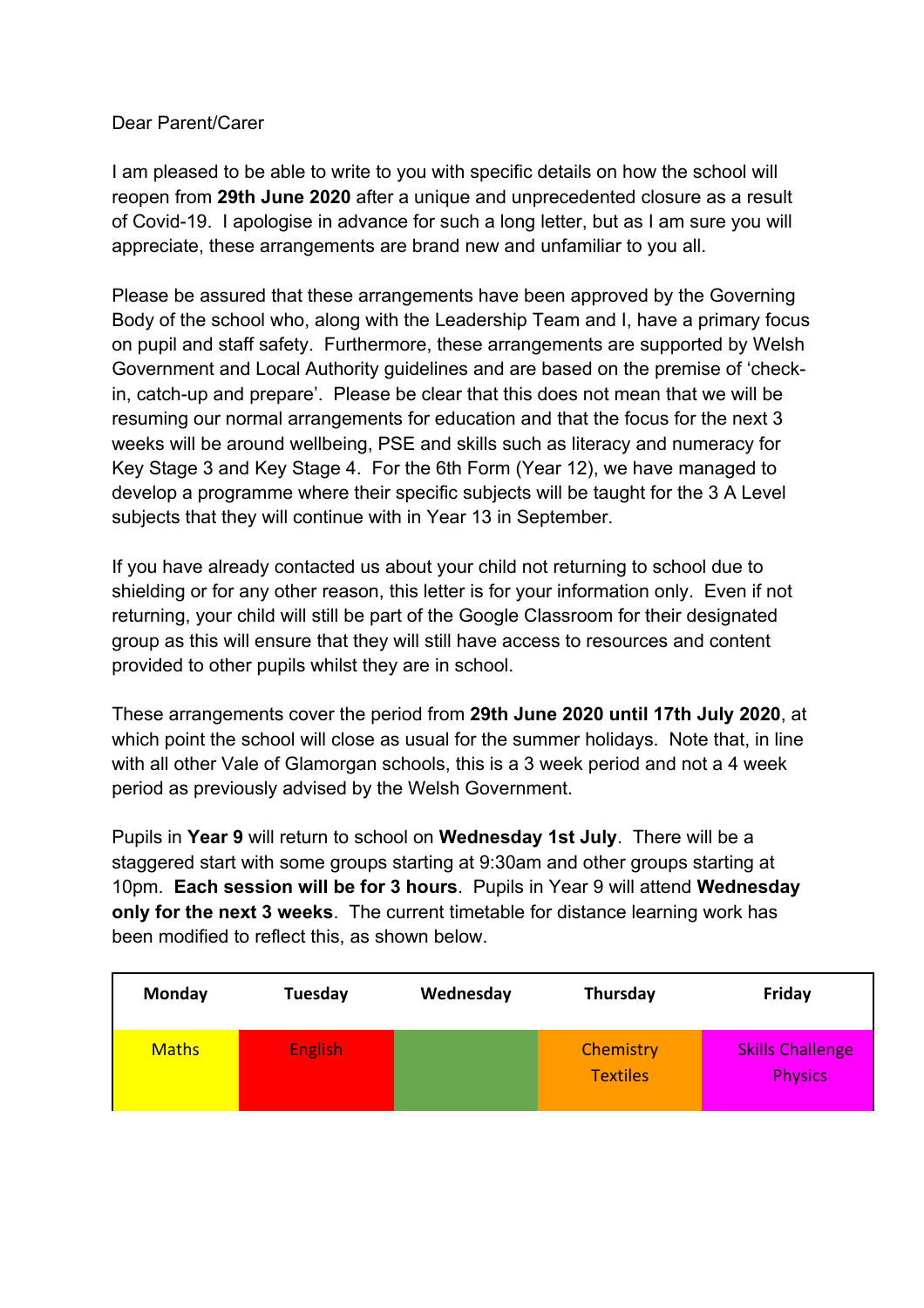| <b>History</b><br>Geography<br><b>Humanities</b><br>Pathways<br><b>PE</b> | IT<br><b>Computer Science</b><br><b>Work Skills</b><br>Art | <b>ATTEND</b><br><b>SCHOOL</b> | RE.<br><b>Child Care</b><br><b>Finance</b><br><b>Independent Living</b>           | Spanish<br>German<br><b>Health and Social</b><br><b>Food and Nutrition</b> |
|---------------------------------------------------------------------------|------------------------------------------------------------|--------------------------------|-----------------------------------------------------------------------------------|----------------------------------------------------------------------------|
| Welsh<br><b>Biology</b>                                                   | Photography<br>Sociology<br><b>Music</b>                   |                                | Engineering<br><b>Product Design</b><br>Construction<br><b>Sport and Coaching</b> | Media<br><b>Business Studies</b><br>Drama                                  |

The remaining 4 days when your child is not in school will continue as distance learning using the structure in the above table. This is broadly similar to what we have been doing since half term, although slightly modified for the day in school.

There are a number of very specific points which I need to bring to your attention in respect to the practical arrangements for your child's return to school. Please take time to go through these details with your child before their first day back to ensure a smooth, orderly and safe arrival.

## **Group sizes, start time and classroom entrance**

There will be a staggered start and some pupils will start at 9:30am until 12:30pm and others will start at 10:00am until 1:00pm. This is to ensure that social distancing can be maintained when pupils arrive on the site and upon arrival at the classroom.

Your child will go to a designated classroom and will enter that classroom through a specific door. Wherever possible, the classrooms that we will be using are those with direct access through an external door into the classroom directly. Your child will remain in the same classroom for the duration of the session and will be supervised by a teacher in a group of no more than 10 pupils. This classroom will form part of a 'bubble' within the school and pupils and staff will not mix across bubbles to ensure adequate separation.

Your child will shortly be sent an email invitation to a personalised Google Classroom for their small group. This is very important as this will give specific and personalised information for your child so that they know what to expect on arrival and where to go. **It is ESSENTIAL that your child signs up for this Google Classroom and I would ask you to review this with them before returning to school so that they are aware of how school will operate.** In the Google Classroom, there will be the latest information about school reopening, as well as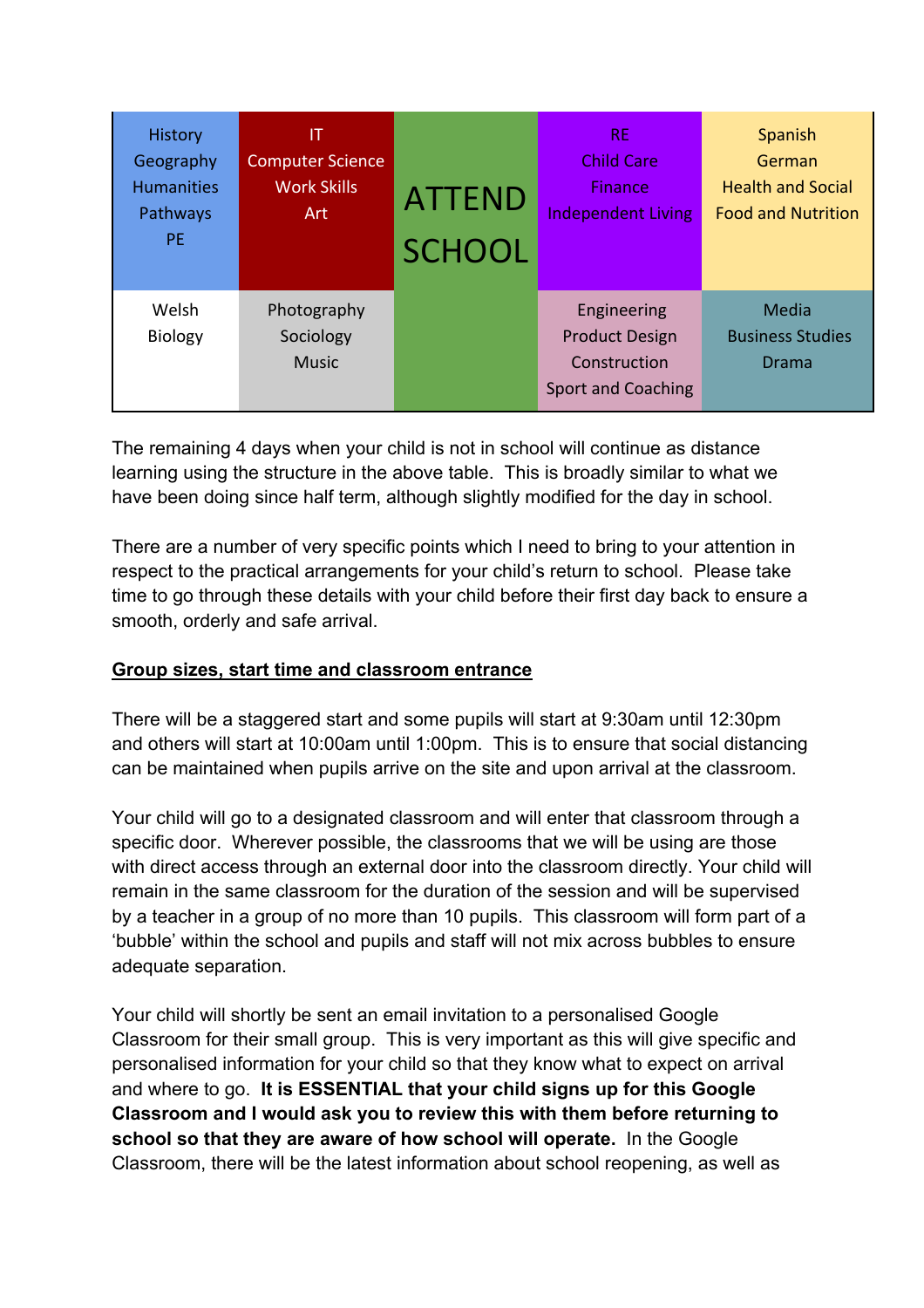specific details on you child's start time, the classroom they will be in and a map of the door that they will use to enter the building. It is also our intention to add a short video to this Google Classroom showing how to find the entrance that your child should use. **Pupils must not enter the building via the usual pupil entrance and must only use their designated entrance to the building.**

There will be hand sanitising stations at the entrance of every classroom which pupils must use when entering and leaving the school. There is also increased signage on the site to remind pupils of social distancing and other control measures in place and we have also put down additional floor markings to help social distancing when entering the site and when waiting outside classrooms.

## **What to bring**

To avoid any danger of cross contamination, we ask all pupils to bring their school iPad which must be fully charged. There are no charging facilities available on site and pupils will not be able to move within the classroom to sit near a plug. Much of the work will be completed on the iPad, but for certain tasks which are better suited to paper, this will be provided.

Your child should also bring a pen and a pencil, or small pencil case.

There will be no formal breaks as such and there will be no lunch. For the 3 hour session, pupils should bring a drink and possibly a small snack to have during the informal break in activities. Please note that in most cases, this break will be within the same classroom.

#### **What to wear**

We understand that your child may well have grown out of items of uniform or shoes and that this is a difficult time to replace such items. Furthermore, you would not want to replace items of uniform at this time of the year even if you were able to.

For that reason, we do not expect children to wear their school uniform for the days that they are in school. However, I would stress that they are coming into a school environment and that they must be dressed appropriately.

#### **Expectations for behaviour**

As I am sure you are all aware, school will be operating very differently from normal. As always, we have the highest expectation regarding pupil behaviour and conduct, and this will be no different. However, some of the usual approaches that we might have in the event of low-level disruption will not be available to us. For example, it